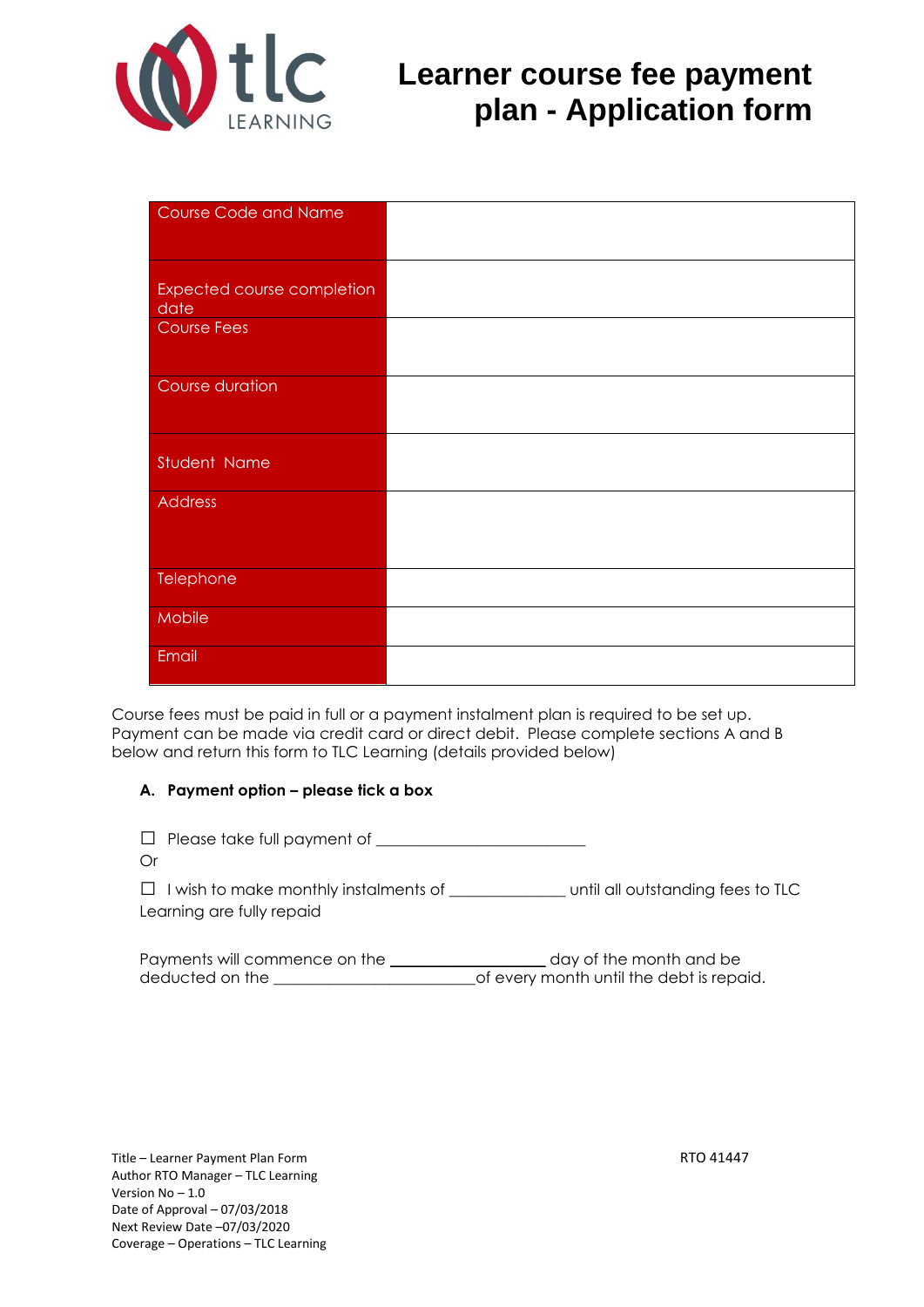

# **Learner course fee payment plan - Application form**

### **B. Payment method – please tick a box**

#### **□ Direct debit request**

I request and authorise TLC Learning to arrange for funds to be debited from my specified account as followed in line with my selected payment option as stated above, in accordance with the direct debit request services agreement detailed below

Name and address of financial institution: \_\_\_\_\_\_\_\_\_\_\_\_\_\_\_\_\_\_\_\_\_\_\_\_\_\_\_\_\_\_\_\_\_\_\_\_\_

Name(s) of account holder(s):

| BSB: | Account number: |  |
|------|-----------------|--|
|      |                 |  |

Signature:

(If joint account all signatures are required)

## □ **Credit card**

I authorise you to deduct repayment(s) from the following credit card in line with my selected payment option stated in section A above. I will to inform TLC Learning when my credit card expires.

| Please select one of the following credit care type's                                                                                                                                                     |  |  | $\Box$ MasterCard                                                     | ⊥ Visa    |
|-----------------------------------------------------------------------------------------------------------------------------------------------------------------------------------------------------------|--|--|-----------------------------------------------------------------------|-----------|
|                                                                                                                                                                                                           |  |  |                                                                       |           |
| the                                                                                                                                                                                                       |  |  |                                                                       |           |
|                                                                                                                                                                                                           |  |  | number that appears on the back of<br>your card in the signature bar) |           |
|                                                                                                                                                                                                           |  |  |                                                                       |           |
|                                                                                                                                                                                                           |  |  |                                                                       |           |
|                                                                                                                                                                                                           |  |  |                                                                       |           |
| You must return this signed form for the attention of TLC Learning via post to:<br>Level 10, 468 St Kilda Road, Melbourne Vic 3004<br>Any other queries should be directed to TLC Learning (03) 9458 7709 |  |  |                                                                       |           |
| Title - Learner Payment Plan Form                                                                                                                                                                         |  |  |                                                                       | RTO 41447 |

Author RTO Manager – TLC Learning Version No – 1.0 Date of Approval – 07/03/2018 Next Review Date –07/03/2020 Coverage – Operations – TLC Learning